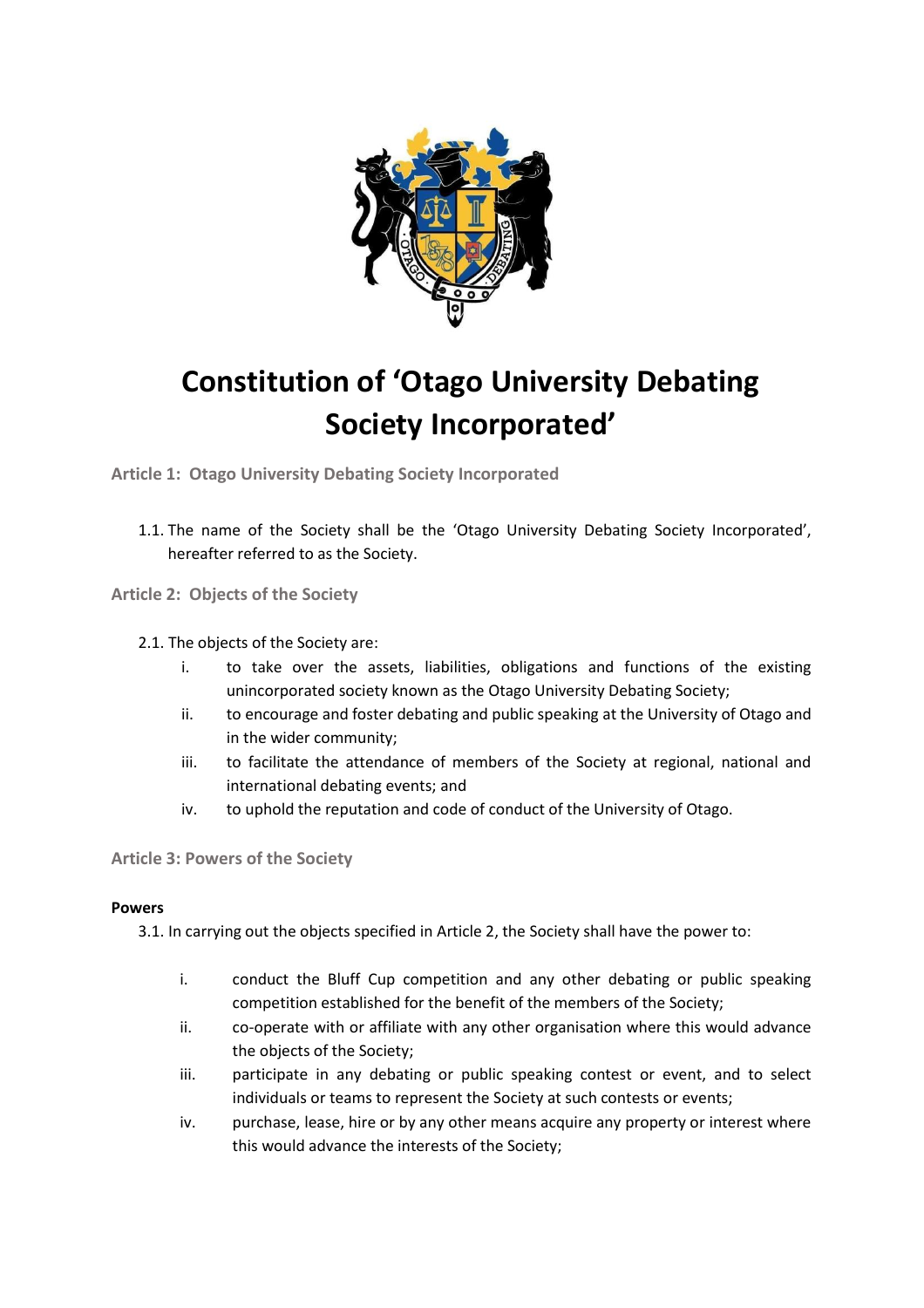- v. manage, sell, lease, hire or otherwise deal or dispose with all, or any part of, the property or interests of the Society, and to raise money on the security of the same;
- vi. invest such of the Society's funds as are not required for the immediate use of the Society;
- vii. borrow or raise money in such a manner as shall be deemed necessary or expedient;
- viii. guarantee the payment of money or the performance of obligations by or to otherwise assist any person or organisation, where those payments or obligations are consistent with the Society's objects and do not lead to a pecuniary advantage for any member; and
- ix. employ or otherwise engage any persons whose services may be necessary or expedient in furthering the objects of the Society;
- x. any other power needed to carry out the objects of the Society.

#### **Influence**

- 3.2. No member or person who is associated with a member of the Society shall derive any income, benefit or advantage from the organisation where they can materially influence the payment of the income, benefit or advantage. The exception being where it is derived from;
	- i. professional services to the organisation carried out in the course of business that are charged at a rate that is not greater than current market rates, or
	- ii. interest on money let at a rate that is not greater than current market rates.

3.3. The funds and other assets of the Society, from whatever source they are derived, shall only be applied to the promotion of the objects of the Society, and no portion of the funds of the Society shall be paid directly or indirectly by way of dividend, bonus, or salary to any member of the Society.

#### **Grants**

3.4. For the avoidance of doubt, Articles 3.2 - 3.3 do not apply to decisions that the Society shall make grants for the purpose of enabling members of the Society to attend regional, national or international tournaments, provided that:

- i. the Society must communicate the way in which grants are to be allocated to the membership of the Society;
- ii. if there is a restriction on the number of members who can attend the tournament, selections of the Society's representatives shall be carried out by selectors independently from the executive unless the executive votes unanimously to make a selection by another means;
- iii. the amount of each grant is reasonable and in no case is greater than the sum of the registration costs of the tournament and the associated reasonable transport and accommodation costs; and
- iv. the making of grants is always carried out in a manner consistent with the objects of the Society.

**Article 4: Membership**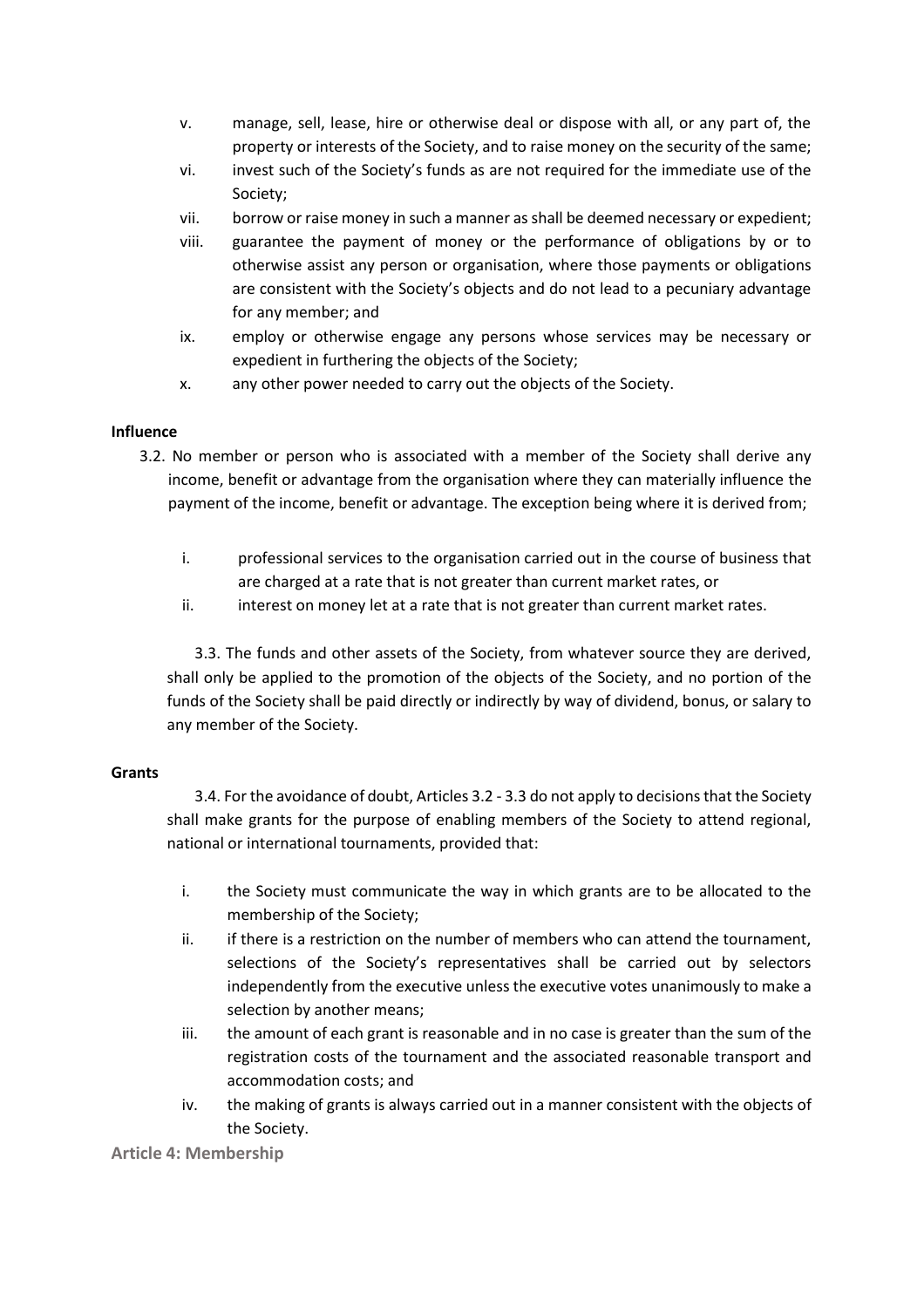- 4.1. The members of the Society shall be
	- i. The subscribed members of the Society as defined in Article 4.4 and;
	- ii. The Life Members of the Society as defined in Article 4.5 and;
	- iii. Associate Members as defined in Articles 4.6
- 4.2. Members of the Society will each have a single vote at Annual General Meetings and Special General Meetings.
- 4.3. A register of current members shall be kept by the Secretary

#### **Subscribed Members**

- 4.4. Any eligible person who has paid the subscription fee shall be a subscribed member of the Society.
	- i. All persons enrolled as students at the University of Otago are eligible to become members of the Society.
	- ii. The Society shall have the power to extend eligibility to any other person if it is satisfied that:
		- a. the person intends to enrol as a student at the University of Otago within three calendar months; or
		- b. the person has been enrolled as a student at the University of Otago in the last six calendar months.
	- iii. The annual subscription will be set from time to time by the Society
	- iv. All subscribed memberships shall lapse on the day designated by the University of Otago as the official course start date for the first semester of the calendar year after the year in which the membership was granted.

#### **Life members**

4.5. Life Membership of the Society may be conferred upon any eligible individual by a resolution of the Society passed at a General Meeting with the concurrence of two-thirds of voting members.

- i. A person is eligible to become a life member of the Society if, in the opinion of the Society, this is an appropriate recognition of their outstanding excellence in debating, or of their outstanding service to the Society.
- ii. The motion nominating a person as a life member must contain a brief explanation of why, in the opinion of the member moving the motion, the nominee meets the eligibility criteria for life membership.
- iii. The names of the life members of the Society shall be recorded in Schedule Two of this Constitution.

#### **Associate Members**

4.6. The Society may, at its discretion, admit any person as an associate member.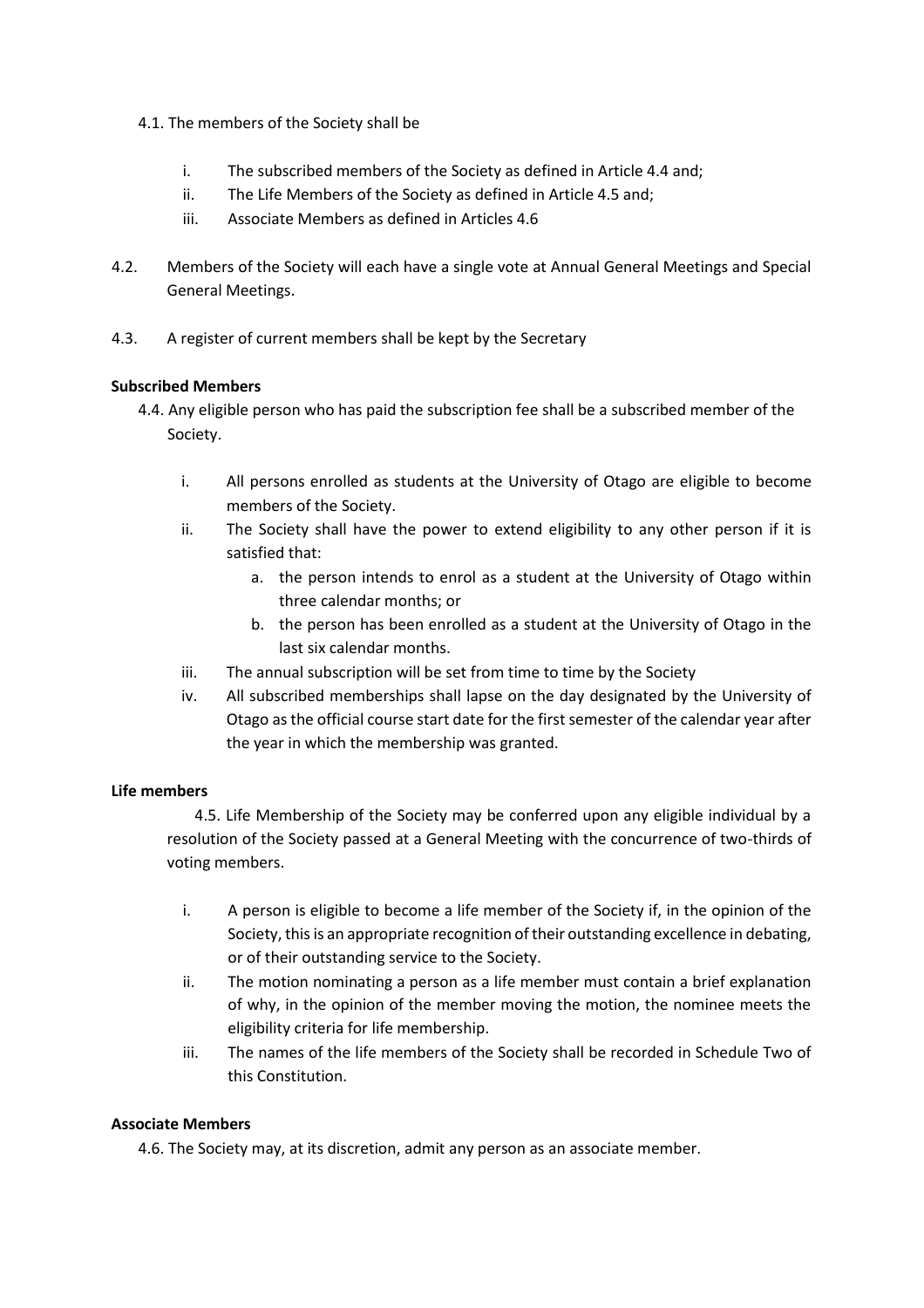- i. Associate members shall not be eligible to vote, or stand for election at General Meetings but shall be treated as subscribed members for all other intents and purposes.
- ii. All associate memberships shall lapse on the day designated by the University of Otago as the official course start date for the first semester of the calendar year after the year in which the membership was granted.

#### **Expulsion or denial of membership**

4.7. Any member may be expelled from the Society or denied membership of the Society, in accordance with the provisions of this Article, if the member's continued membership of the Society would be likely to frustrate the objects of the Society or to bring the Society into disrepute.

- i. The President or the Equity Officer may, on their own motion or on the application of any member, lay a complaint alleging that a member has conducted themselves in a manner such that their continued membership of the Society would be likely to frustrate the objects of the Society or to bring the Society into disrepute.
- ii. The complaint must be delivered in writing to the member in question and must set out the grounds upon which the complaint is based and the procedures to be followed in accordance with this Article.
- iii. If the member in question does not give written notice to the President or the Equity Officer of their objection to the complaint within seven days of its receipt, their membership of the Society shall be terminated.
- iv. If the member in question gives written notice of their objection to the complaint within seven days of its receipt, their membership of the Society shall not be terminated unless the Society resolves, on a motion supported by two-thirds of the voting members at a General Meeting, to expel them.
- v. A person who is expelled from the Society or who has their membership of the Society terminated within the six calendar months immediately following their payment of their subscription fee is entitled to a refund of that fee.
- vi. The Society may, by motion of the Executive, or on the application of any member, decline to accept the subscription fee of any person who is otherwise eligible to become a subscribed member if they are satisfied that the person in question has conducted themselves in a manner such that their membership of the Society would be likely to frustrate the objects of the Society or to bring the Society into disrepute.
- vii. If the Society declines to accept the prescribed fee of any person in accordance with Article 4.19, this must be disclosed to the next General Meeting of the Society, but the person in question's details must be withheld if the person so requests.
- viii. The Society may resolve at a General Meeting to admit or readmit any person as a member who has been previously expelled or whose subscription fee was not accepted.

4.8. For the avoidance of doubt, the Society may decline to admit or expel an associate member at its discretion.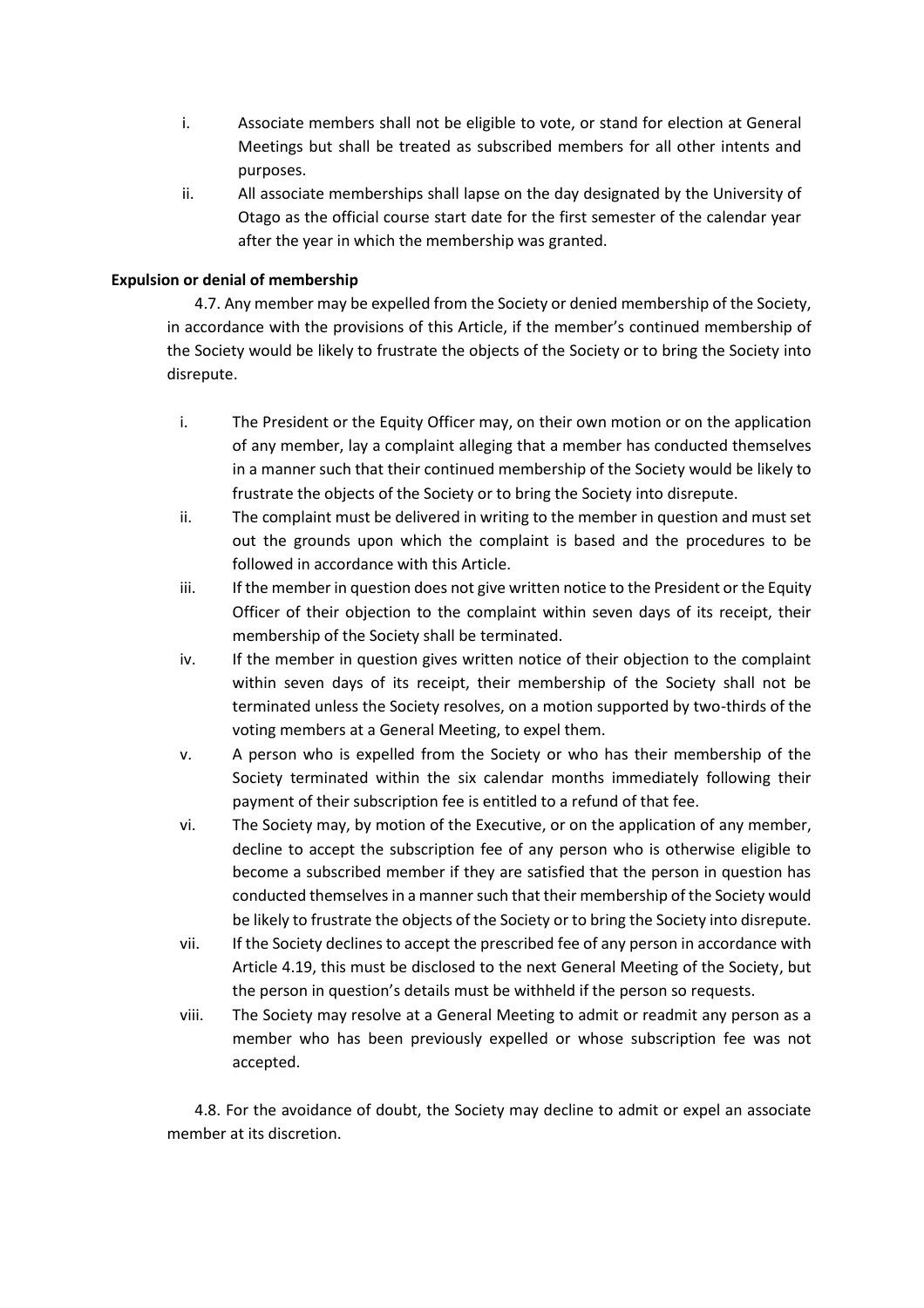#### **Suspension of membership**

4.9. The executive may suspend the membership of any member of the Society by resolution if;

- i. The member owes a debt to the Society that has been outstanding for more than two calendar weeks beyond its due date
	- a. If a member is suspended in accordance with section 4.9. I., their membership shall be fully reinstated upon payment or forgiveness of the debt.
- ii. The executive is satisfied that conduct of the member is likely to frustrate the objectives of the Society or has brought the Society into disrepute
	- a. If a member is suspended in accordance with the provisions 4.9 ii. the suspension must be for a fixed period of time
- 4.10. Upon passing a resolution to suspend a member the executive must provide that member with written notice of the suspension
- 4.11. If a member who is suspended in accordance with any of the provisions in section 4.9 gives written notice of their objection to the suspension within seven days of receiving written notice of their suspension
	- i. The Society is required to consider the matter at a General Meeting within 3 months
		- a. their membership shall be reinstated if the Society resolves, by a simple majority, on a motion at a General Meeting.

**Article 5: The Executive** 

5.1. There shall be an Executive of the Society, which shall be charged with managing the affairs of the Society and shall consist of:

- i. The elected officers, as defined in Article 5.2 and
- ii. Any persons appointed to the Executive in accordance with Article 5.21
- iii. The Delegated Women and Gender Diverse Officer under the provisions of Article 6.13
- 5.2. The Executive shall consist of the following members:
	- i. The President,
	- ii. the Vice President,
	- iii. the Secretary-Treasurer,
	- iv. the Development Officer,
	- v. the Novice Development Officer,
	- vi. the School's Representative,
	- vii. the Externals Officer,
	- viii. the Equity Officer

#### **Persons appointed to the Executive**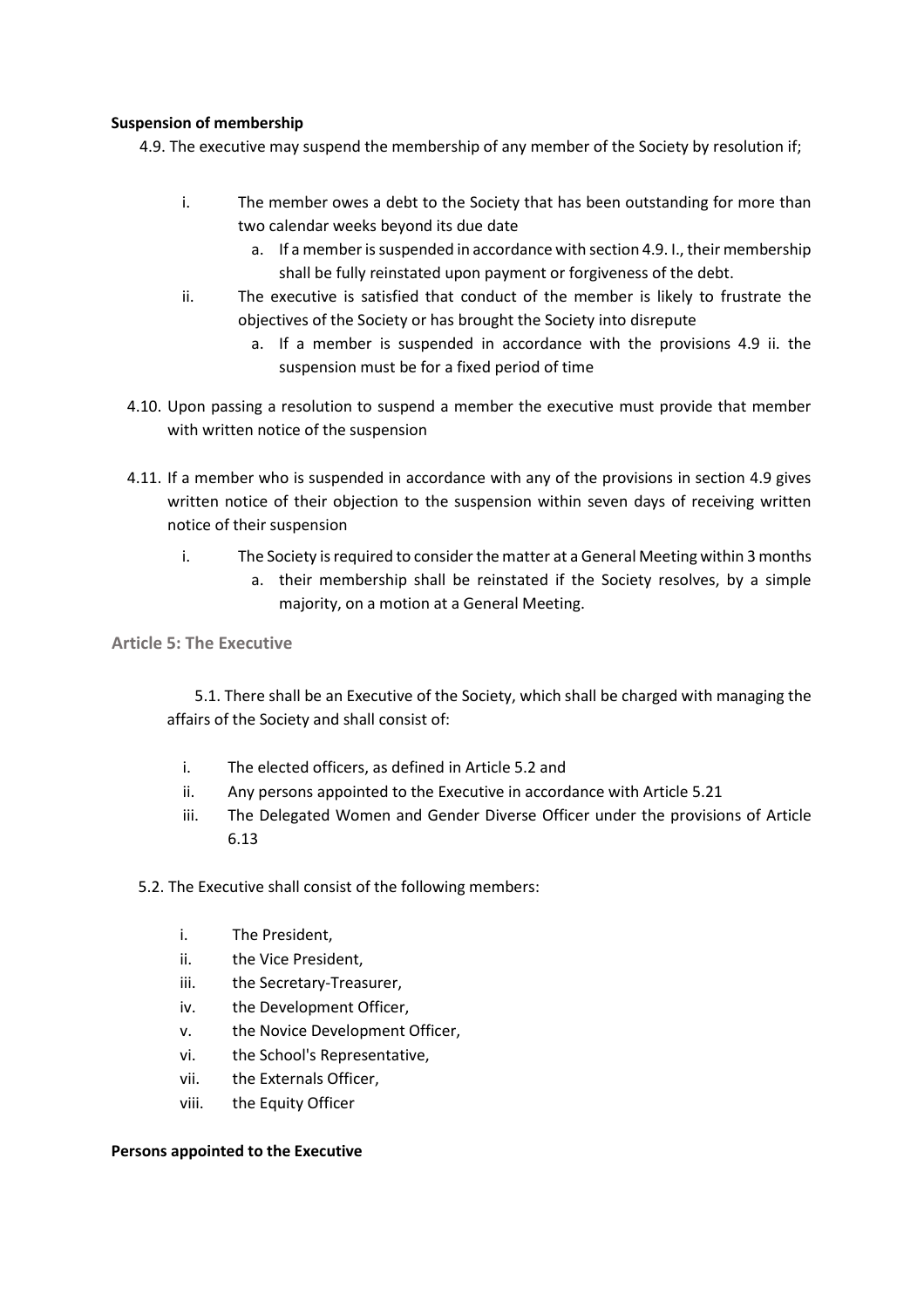5.3. The Executive, on the motion of the President, may appoint any eligible person to the Executive in order to assist the Executive with a specific matter.

- i. A person is eligible to be appointed to the Executive if they:
	- a. are currently a subscribed member, life member of associate member of the Society; or
	- b. were a subscribed member of the Society within the last 12 calendar months.
- ii. Persons appointed to the Executive shall hold office until the adjournment of the Annual General Meeting immediately following their appointment, but shall cease to hold office immediately if:
	- a. they are dismissed by the Executive on a motion supported by two-thirds of those voting; or
	- b. they meet any of the conditions specified in Article 5.17
- iii. Persons appointed to the Executive shall not be entitled to vote on motions before the Executive.

#### **Duties and Powers of the Executive**

5.4. The Executive may exercise all the powers of the Society, except those powers that must be exercised at General Meetings of the Society.

5.5. The specific portfolios of responsibility allocated to the elected officers are outlined in Schedule One of this Constitution.

- 5.6. The executive shall have the following general duties
	- i. to attend all meetings of the Executive when reasonably able to do so;
	- ii. to engage with members of the Society on a regular basis;
	- iii. to prepare an annual report detailing their activities in their specific role;
	- iv. to make decisions that are in the best interests of the Society; and
	- v. to uphold the standards of conduct of any organisation to which the Society affiliates.

#### **Exercise of Powers**

5.7. The Executive may delegate any of its powers to any member or members of the Executive

5.8. Unless a power is explicitly conferred by this Constitution on a particular elected officer, or has been delegated by the Executive to any member or members of the Executive, it may only be exercised through a resolution of the whole Executive.

5.9. An elected officer may, with the permission of the President, delegate any of their responsibilities as outlined in Schedule Two to any other member of the Executive, unless those responsibilities are also enumerated elsewhere in this Constitution.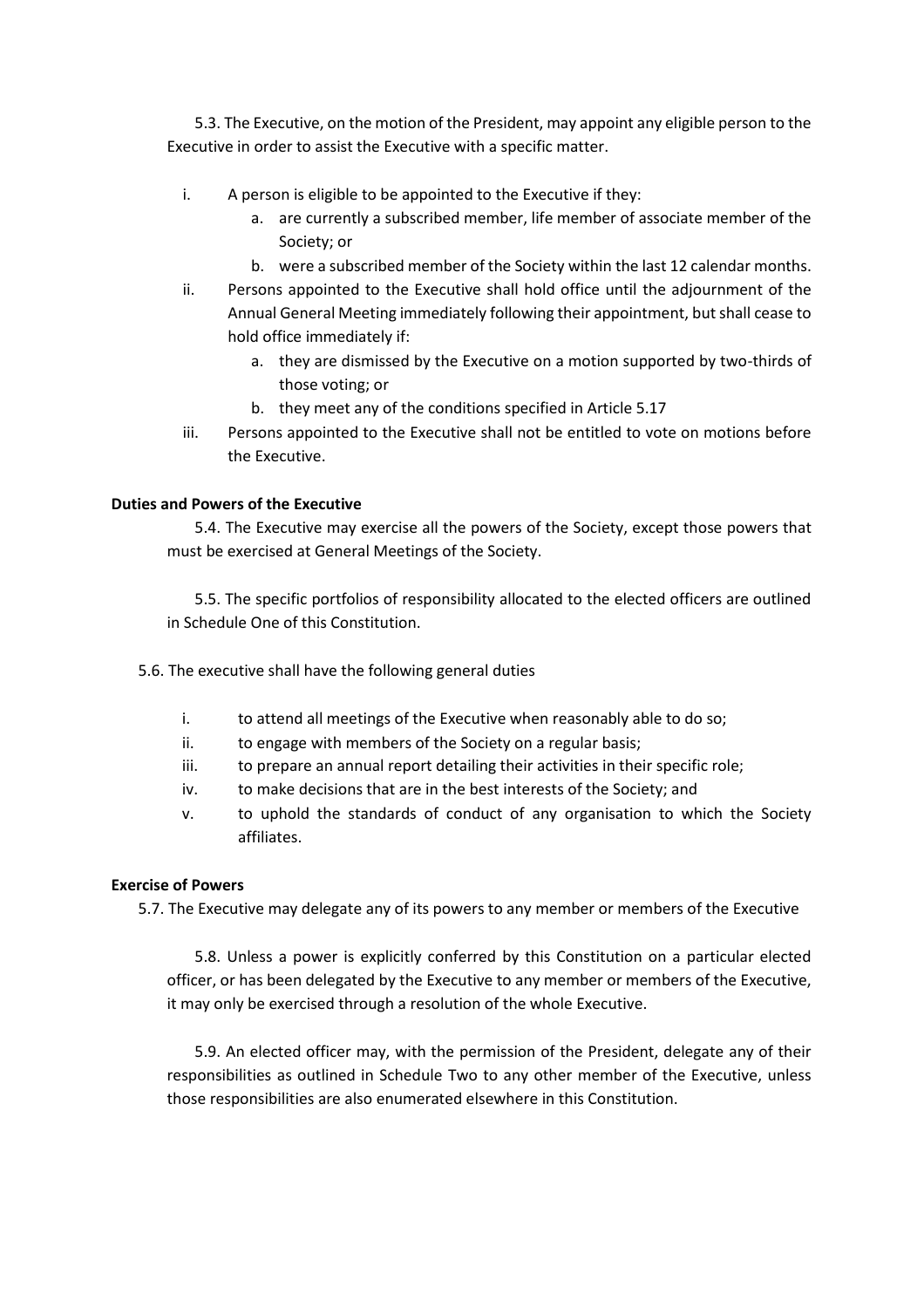#### **Meetings of the Executive**

5.10. Notice must be given of meetings of the Executive prior to the meeting, in a form to be agreed upon by the members of the Executive.

5.11. The President shall chair meetings of the Executive and shall have the casting vote in the event of a tied vote, if the President is absent, the next highest-ranking member of the Executive shall act as Chairperson and shall have the casting vote

5.12. Executive votes may be cast via a proxy, online or by signed letter of intention

5.13. Votes cast by a member not in attendance at an Executive Meeting may only be accepted if the vote is cast for a specific agenda item

5.14. Votes cast by a member of the Executive who is not in attendance must be counted as an abstention if it does not pertain to a specific agenda item.

5.15. The Executive must take all reasonable steps to inform each member of the Executive as to the agenda of each Executive meeting in advance of a meeting.

5.16. Minutes of the Executive meeting must be recorded and made available to the membership of the Society in whole unless;

- i. To do so would release private information about an individual, in which case the executive should redact such private information
- ii. The executive agrees by a two third majority that the public release of the minutes would damage the objectives of the Society

#### **Term of Office**

5.17. An elected officer holds office from the conclusion of the Annual General Meeting at which they were elected until the following Annual General Meeting in the next calendar year, however they shall cease to hold office immediately if they:

- i. cease to be a member of the Society;
- ii. are the subject of a successful motion of no confidence at a General Meeting of the Society;
- iii. are declared bankrupt;
	- iv. are convicted of any offence punishable by imprisonment of a term of two years or more;
	- v. are convicted of any offence punishable by imprisonment for a term of less than two years and sentenced to imprisonment for that offence;
	- vi. become a "person subject to a property order" as defined in Section 2 of the Protection of Personal and Property Rights Act 1988 on the grounds that he or she is no longer competent to manage his or her affairs;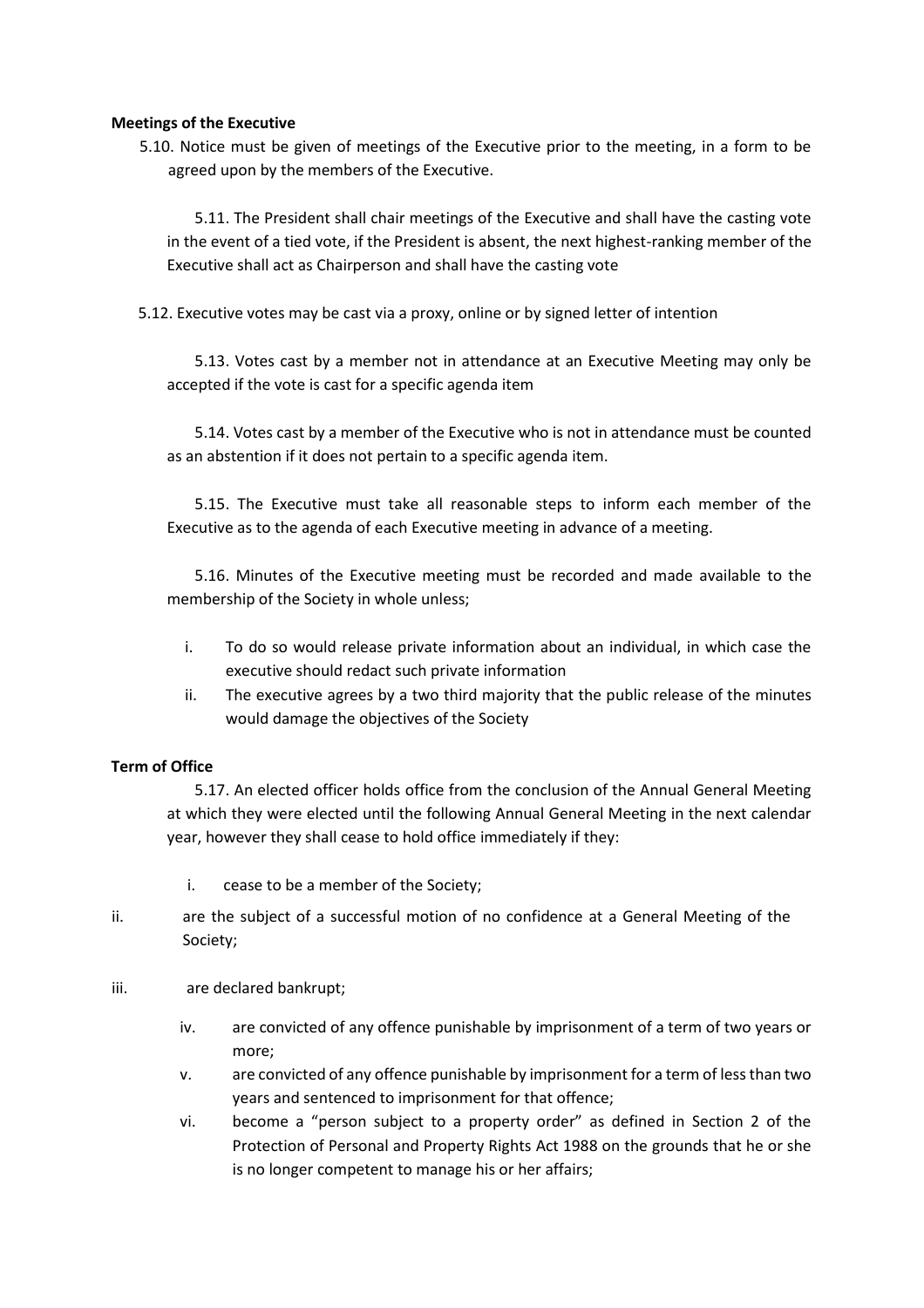- vii. become a "patient" as defined in Section 2 of the Mental Health (Compulsory Assessment and Treatment) Act 1992;
- viii. indicate in writing to the most senior other elected officer that they intend to resign their position; or
- ix. die.

#### **Vacancies**

5.18. If an elected office becomes vacant, an election must be held at a General Meeting of the Society must be held within 30 days to fill the vacancy.

5.19. While an office remains vacant, the portfolio of responsibility associated with it shall become the responsibility of the President.

5.20. If the office of President becomes vacant, the next most senior member elected officer shall act as President until the vacancy is filled.

5.21. A person elected to fill a vacancy in accordance with Article 5.6 shall have the same term in office as the person whom they replaced.

#### **Resignations from the Executive**

5.22. Any executive member may tender a resignation of their position by notifying the President in writing of their resignation under Article 5.17. viii.

5.23. In the event of the President resigning, they will tender their resignation to the Vice-President

5.24. The resignation shall render the executive position vacant from the point stipulated in the resigning member's resignation letter or, if not stipulated, from the point decided by the President when accepting the resignation.

#### **Management of the Society's funds and other assets**

5.25. The Treasurer shall be responsible for the management of the Society's funds and other assets.

5.26. All monies shall be received by the Treasurer, who shall deposit them into a bank account in the name of the Society.

- 5.27. The withdrawal or debiting of funds from the Society's bank account must only be done pursuant to a resolution by the Executive and the withdrawal or debit must be signed by the signatories of the bank account.
- 5.28. The Treasurer shall keep a register of the current assets and liabilities of the Society, which shall be presented at each General Meeting of the Society.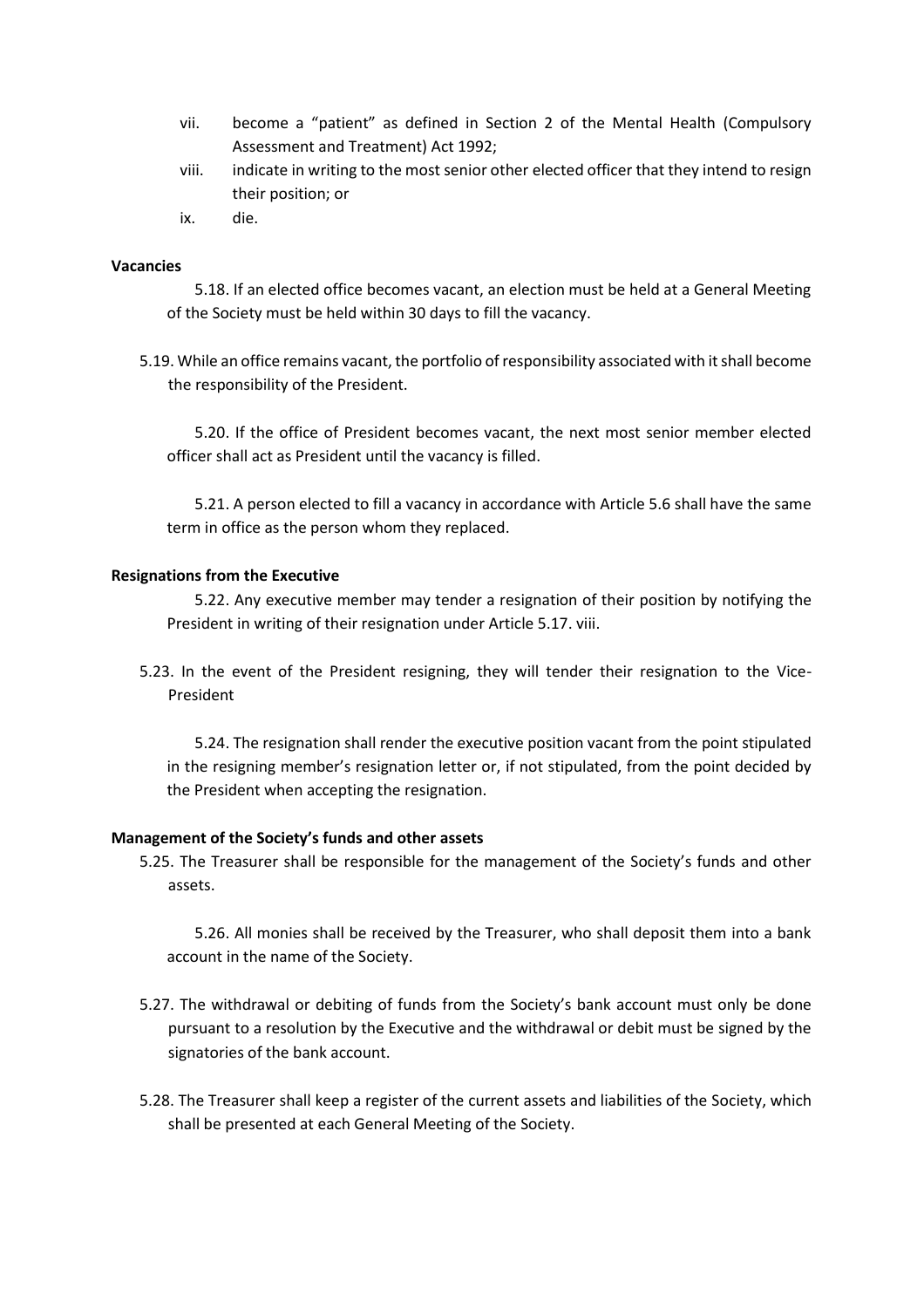#### **Article 6: General Meetings**

#### **Annual General Meeting**

6.1. The Annual General Meeting (AGM) of the Society shall take place in the second semester of the academic year, at a time to be determined by the Executive or at a General Meeting of the Society and shall transact the business set out in Schedule Three, as well as any other business raised by members of the Society.

6.2. The membership of the Society shall be notified at least two weeks in advance of the date and time of the AGM.

#### **Special General Meetings**

- 6.3. The Executive may on its own motion, and if it is presented with a petition signed by ten or more members of the Society must, call a Special General Meeting of the Society at any time.
- 6.4. A Special General Meeting may be held to
	- i. Hold an election to fill a vacancy on the executive, should one arise;
	- ii. Consider a proposal to amend this constitution or any other governing instrument of the Society;
	- iii. Consider a decision of the Executive
	- iv. Consider any policy decision considered important enough by the executive to need a full consultation of the Society.
- 6.5. The Membership shall be notified at least three days in advance of the date and time of any Special General Meeting

#### **Procedure at General Meetings**

- 6.6. Quorum at a General Meeting shall be eight members of the Society who do not hold Executive Positions under Article 4
	- i. In the event that the Society does not have the required membership to satisfy Article 6.6, quorum will be 20% of its membership

6.7. The President, or in their absence the next most senior elected officer, shall chair the General Meeting for all agenda items except for the elections of elected officers.

6.8. During the election of elected officers, the chairperson shall nominate a returning officer to conduct the elections, who shall be ineligible to stand for election.

#### **Voting at General Meetings**

6.9. Except as otherwise prescribed in this Constitution, all questions before the General Meeting shall be put to a motion to be decided by a majority of those voting members of the Society.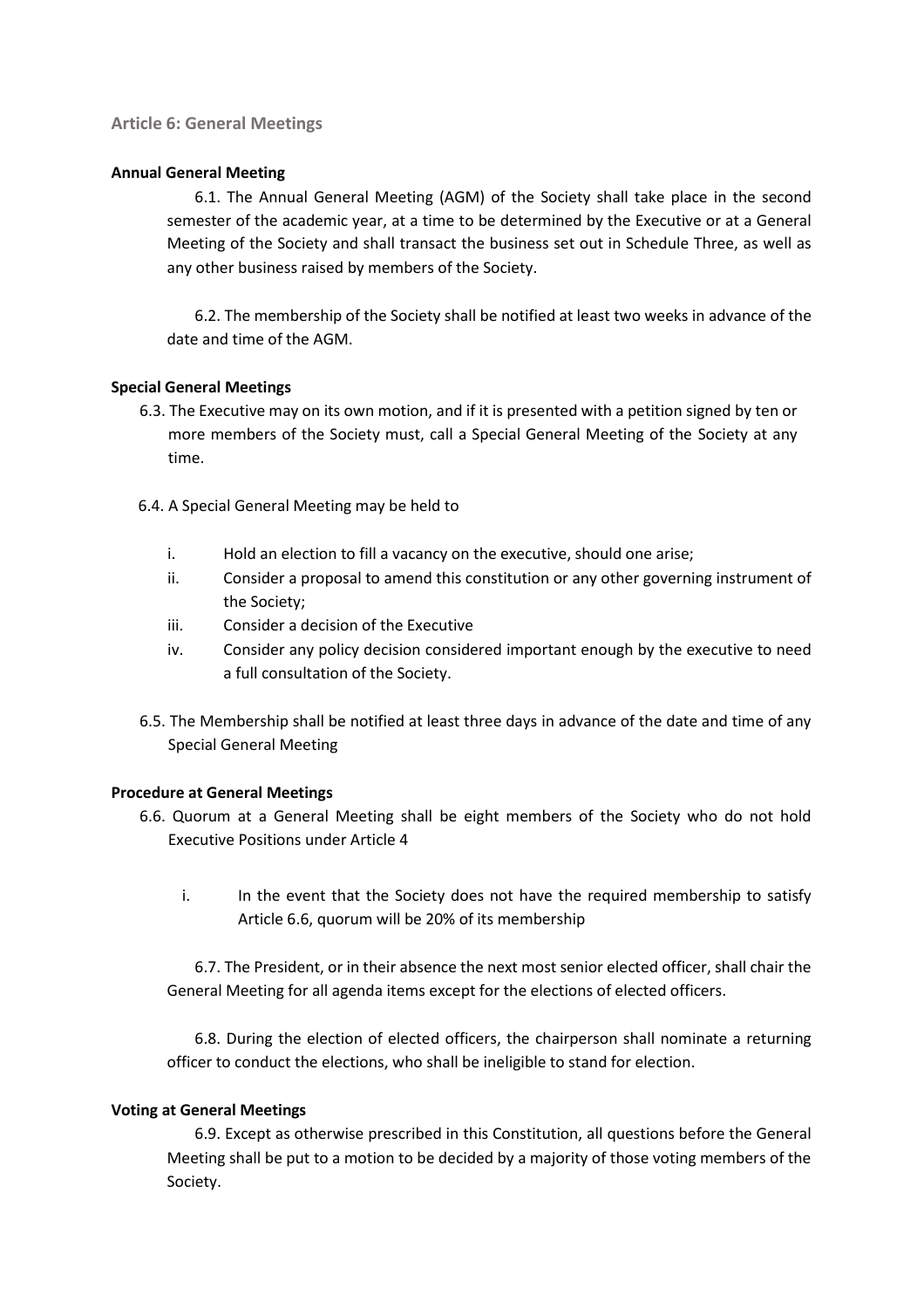6.10. Any proposed change to the Constitution must have been notified to the Membership in writing no later than three days in advance of the General Meeting unless otherwise authorised by a two-third majority vote at the General Meeting

6.11. All votes at General Meetings shall be conducted by secret ballot.

6.12. If a member of the Society cannot attend a General Meeting, they may nominate another member to vote on their behalf on specific agenda items, provided that the nomination is made in writing and presented to the chairperson or returning officer prior to the relevant agenda item being put to a vote.

#### **Election of the Executive**

6.13. The Executive of the Society shall be elected at the AGM or if needs arise, an SGM, positions that shall be open for election are listed in Article 5.2

6.14. In addition to the roles listed in 5.2 the General Meeting shall delegate one female identifying or gender diverse member of the elected Executive as the Delegated Women and Gender Diverse Officer.

- i. If the elected Executive does not contain a female identifying member to fill Delegated Women and Gender Diverse Officer role by the close of a General Meeting, the Society at the General meeting shall elect an additional femaleidentifying member to fulfil that role.
- 6.15. The President shall act as returning officer for the elections unless the President intends to be a candidate in any election, whereupon a returning officer who is not a candidate in any election, shall be appointed by the membership.

6.16. All members of the Society shall be eligible for election to the Executive unless otherwise provided for in this Constitution

- 6.17. Candidates for each position on the Executive of the Society must be proposed and seconded by members of the Society at the AGM or SGM.
- 6.18. For the purposes of this constitution, valid votes shall be considered votes which vote in favour of a named candidate in the particular election they were cast in. Votes for candidates not seeking nominations shall be considered invalid votes and shall be discarded by the returning officer.
- 6.19. Where the votes obtained by any candidate exceed 50% of the total votes cast for that position, they shall be elected to that position.
- 6.20. In elections involving more than two candidates, if no candidate obtains 50% of the vote, the candidate with the fewest number of votes shall be eliminated. A second round of voting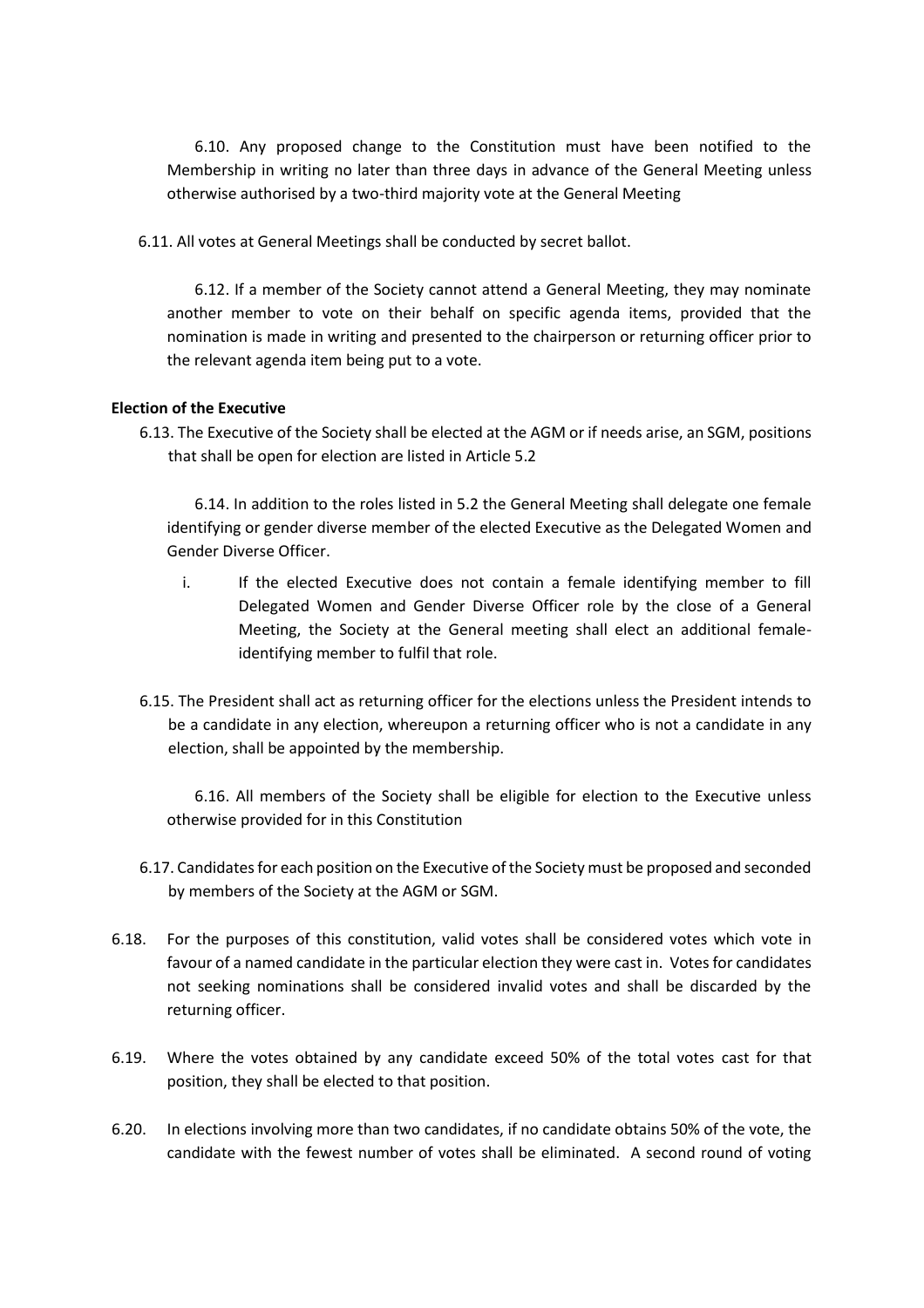shall then occur between the remaining candidates. This process shall continue until a candidate obtains 50% of the vote.

6.21. If all candidates are tied in the final round of voting, the President shall have the deciding vote.

6.22. If the president is absent, the deciding vote shall be held by the highest ranked executive member who is present at the meeting, according to list of positions in Article 5.2 in order of seniority

#### **Article 7: Common Seal**

7.1. The executive shall provide a common seal for the Society and may from time to time replace it with a new one.

7.2. The Secretary shall have custody of the common seal, which shall only be used by the authority of the executive. Every document to which the common seal is affixed shall be signed by the President and countersigned by the Secretary or a member of the executive.

#### **Article 8: Amendments to the Constitution**

8.1. Amendments to this constitution may be made at an Annual General Meeting or a Special General Meeting of the Society.

8.2. Such amendments to this constitution as may be approved by an Annual General Meeting or a Special General Meeting of the Society shall require the formal approval of the membership before taking effect.

- 8.3. Amendments to this constitution must be notified at least three days in advance and placed on the agenda of the General Meeting unless there is a two third majority vote to allow the amendment
- 8.4. Any amendment may be varied by the General Meeting once it has been brought to the floor

#### **Article 9: Winding Up**

- 9.1. If the society is wound up:
- i. The society's debts, costs and liabilities shall be paid.
- ii. Surplus money and other assets of the Society shall be disposed of given or transferred to a charitable organisation or body with similar objectives, or to some other charitable organisation or purpose within New Zealand by resolution at an AGM or SGM
- iii. No distribution may be made to any member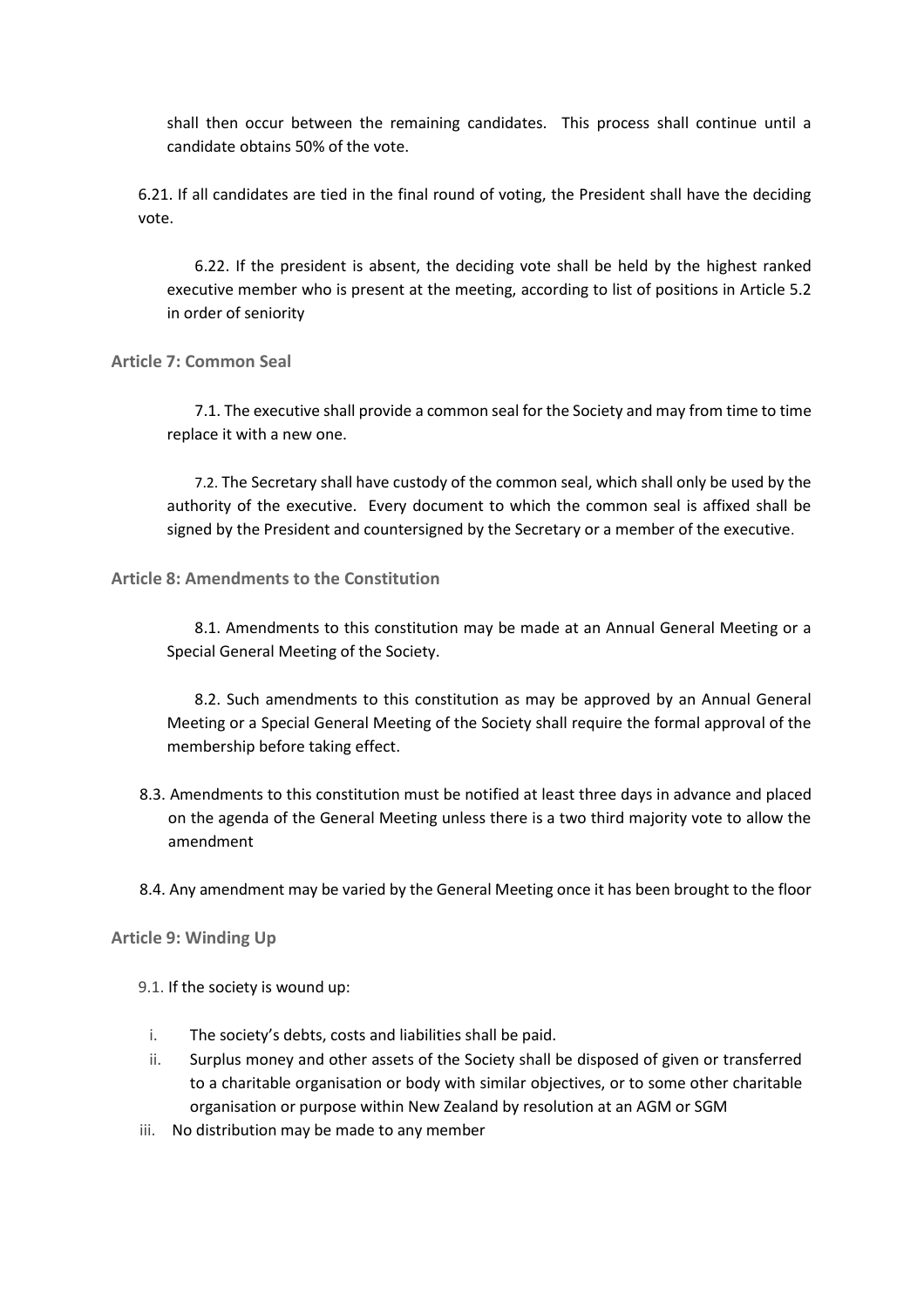### **Schedule One: Executive Committee Roles**

#### **President**

The President shall have overall responsibility for the affairs of the Society with responsibilities including, but not limited to:

- 1. Calling executive meetings and managing the agenda of executive meetings
- 2. Deciding whether to hold an SGM or AGM unless otherwise provided for in this Constitution
- 3. Chairing all meetings of the Society, save where decided otherwise by the executive or where otherwise provided for in this constitution.
- 4. Liaising with the National Executive and other national and international Debating organisations branches, at the Executive's discretion.
- 5. The President shall be a signatory of the bank account.

#### **Vice – President**

The Vice-President be responsible for fostering a productive internal debating environment at the Society with responsibilities including, but not limited to:

- 1. The internal debating of the Society
- 2. Assuming the duties of the President should the President be absent

#### **Secretary-Treasurer**

The Secretary-Treasurer shall keep a true account of meetings of the executive as well as manage the financial affairs of the Society under authority of the executive with responsibilities including, but not limited to:

- 1. Holding the executive documents of the Society including an up to date list of Society membership and minutes of Executive and General meetings
- 2. Ensuring the Society remains consistent with the Incorporated Societies Act
- 3. Maintaining the financial records of the Society including an up to date asset register and making payments on behalf of the Society.
- 4. Preparing and presenting to the Society and the University of Otago the end of year accounts
- 5. Applying for Blues and Golds and Club of the Year awards.
- 6. The Secretary-Treasurer shall be a signatory of the bank account.
- 7. Registering the Society for tournaments
- 8. Facilitating transport and accommodation for the Society.

#### **Development Officer**

The Development Officer is responsible for the overall skills development of members of the society with responsibilities including, but not limited to:

- 1. Facilitating development seminars at regular internal tournaments
- 2. Ensuring regular practices for tournament teams assisted by the Novice Development Officer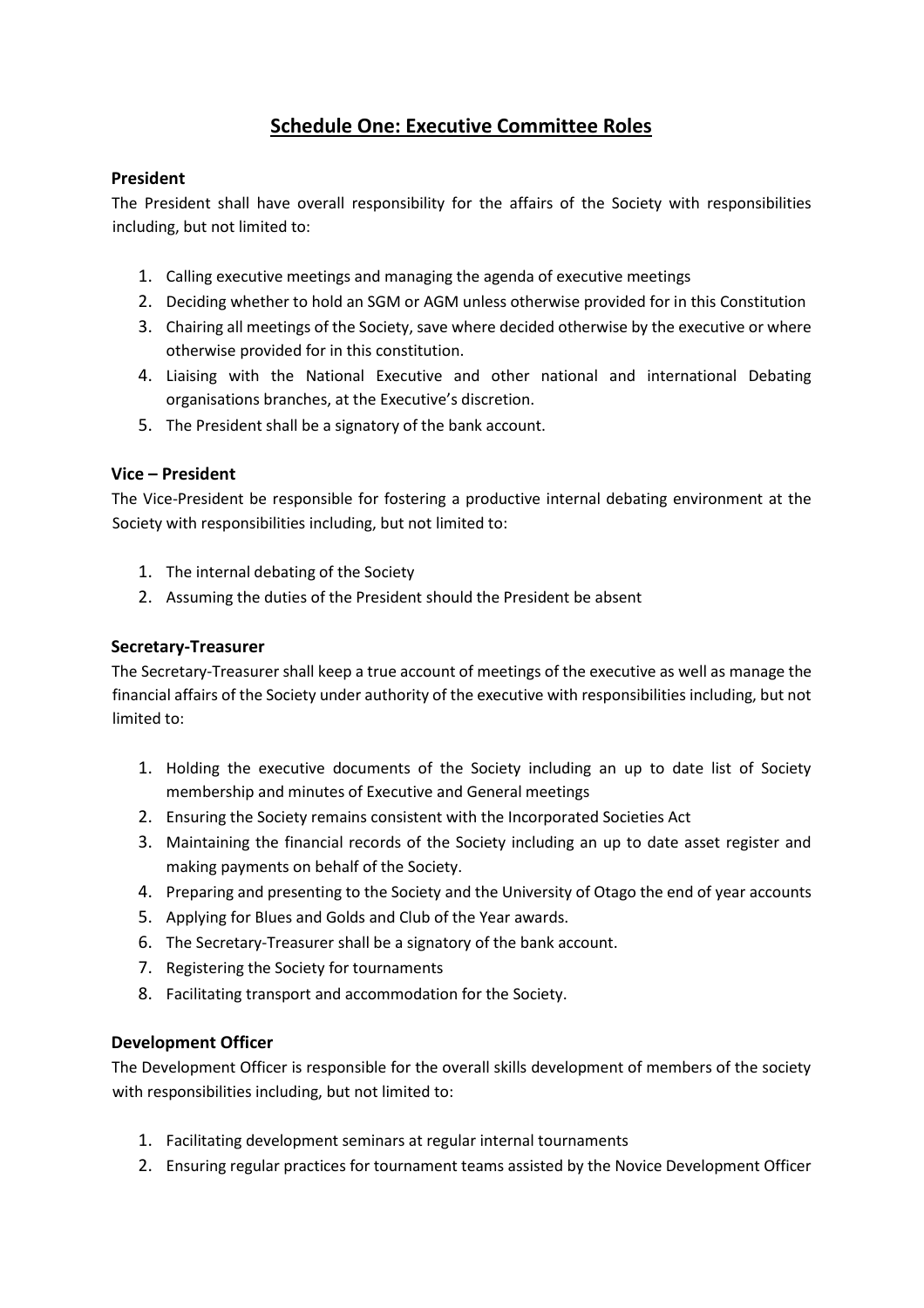- 3. Upholding all tournament codes and rules assisted by the Novice Development Officer
- 4. Exploring and providing debating opportunities beyond the regular internal novice tournament assisted by the Novice Development Officer

#### **Novice Development Officer**

The Novice Development Officer is responsible for developing the debating skills of the Society's new and novice debaters with responsibilities including, but not limited to: .

- 1. Organising the tournament known as *Claytons* when Otago University Debating Society is named host
- 2. Assisting in the organisation of the tournament known as *Claytons* when Canterbury University Debating Society is named host.
- 3. Convening South Island Inter Varsity when hosted by Otago University Debating Society
- 4. Liaising with the Development Officer to establish new development opportunities

#### **Externals Officer**

The Externals Officer is responsible for the external publicity and socials of the Society, and obtaining and protecting sponsorship with responsibilities including, but not limited to:

- 1. Hosting Public Debates
- 2. Exploring avenues for fundraising
- 3. Working with the President to obtain and protect sponsorship opportunities
- 4. Managing the Society's online presence
- 5. Facilitating social opportunities for the Membership of the Society

#### **Schools Representative**

The School's Representative shall liaise with local schools to encourage and facilitate debating within them with responsibilities including, but not limited to:

- 1. Acting as the Society's representative to Dunedin Schools Debating
- 2. Acting as the Society's representative to New Zealand Schools Debating
- 3. Organising the members and coaches of the Schools Development Squad(s)

#### **Equity Officer**

The Equity Officer is generally responsible for equity and social events within the society in conjunction with the Women and Gender Diverse Officer delegated role with responsibilities including, but not limited to:

- 1. Facilitating equity forums
- 2. Providing guidance on the application of the applicable equity policies
- 3. Ensuring members behave consistently with the University of Otago Code of Conduct
- 4. Ensuring events and forums held by Otago University Debating Society are welcoming and tolerant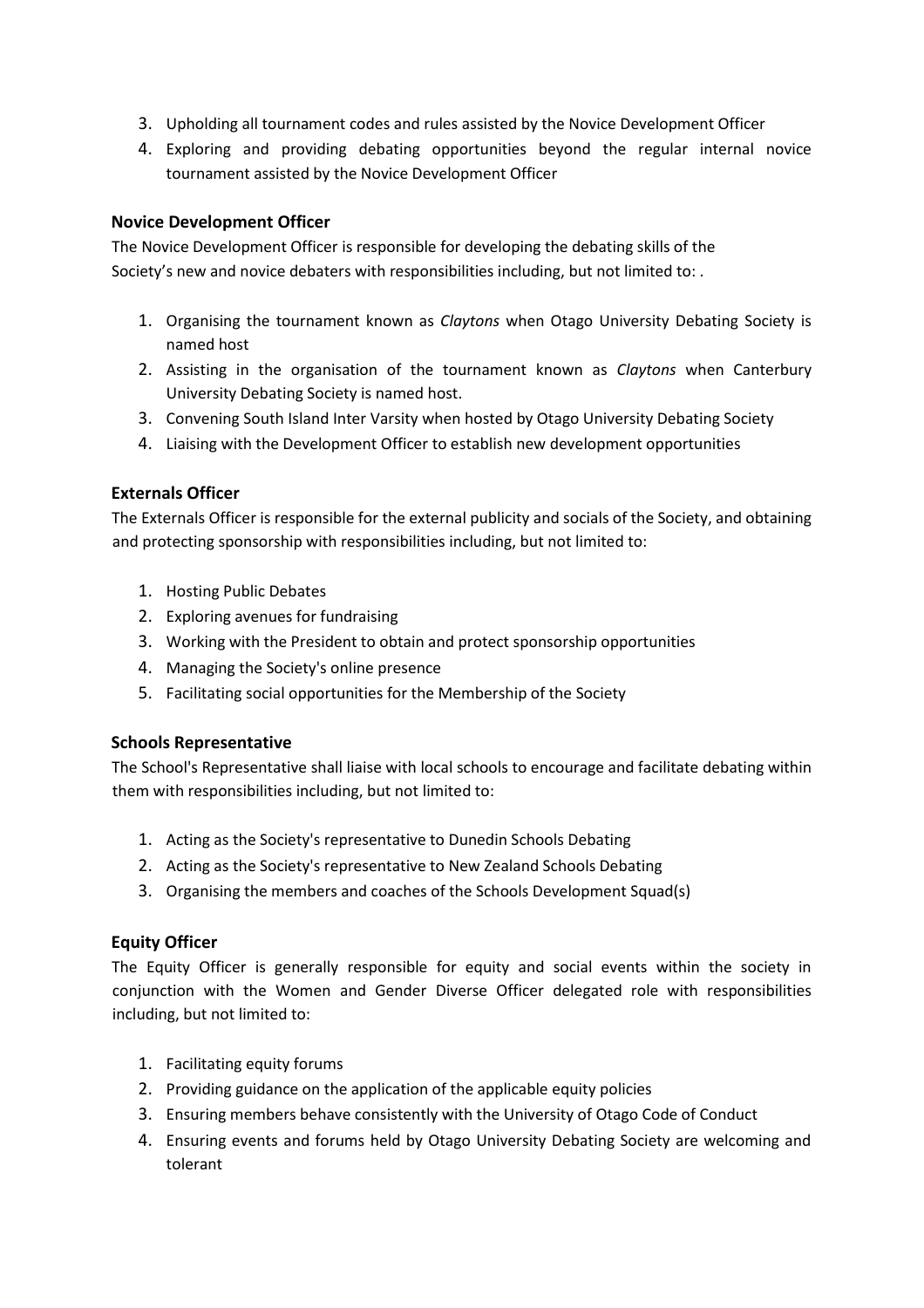5. Reporting, where authorised, to all relevant debating bodies on matters pertaining to Equity

#### **Delegated Women and Gender Diverse Officer**

The Women and Gender Diverse Officer is generally responsible for equity and social events within the society in conjunction with the Equity Officer. The Women and Gender Diverse Officer role will be delegated to a female identifying or gender-diverse member of the executive and will have responsibilities including, but not limited to:

- 1. Specific involvement with the development of women and gender diverse people, including keeping track of how many women and gender diverse people there are at tournaments and related information.
- 2. Facilitating outreach with and for women and gender diverse people including opportunities at public debates, and engage in public events that specifically involve or are about women and gender diversities.
- 3. The Women's' Equity Officer shall be in charge of getting teams to AWDC including organising trials, support the squad.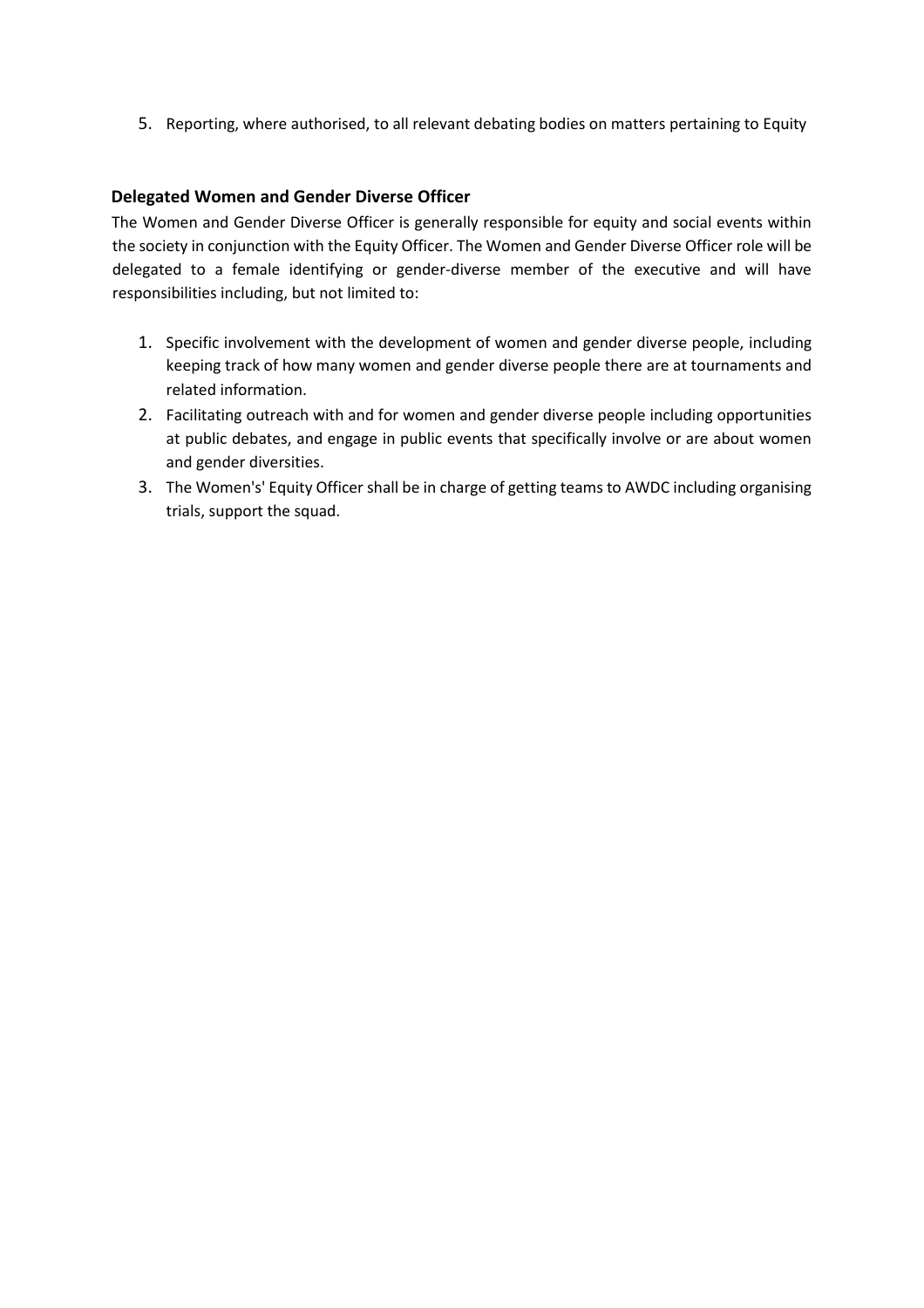## **Schedule Two: Life Members of the Society**

- 1. Jesse Wall
- 2. Simon Connell
- 3. William Chisolm
- 4. Paul Hunt
- 5. John Brinsley-Pirie
- 6. Jamie Tocher
- 7. Alice Sowry
- 8. Joe Ascroft
- 9. Connor Seddon
- 10. Selena Ballantyne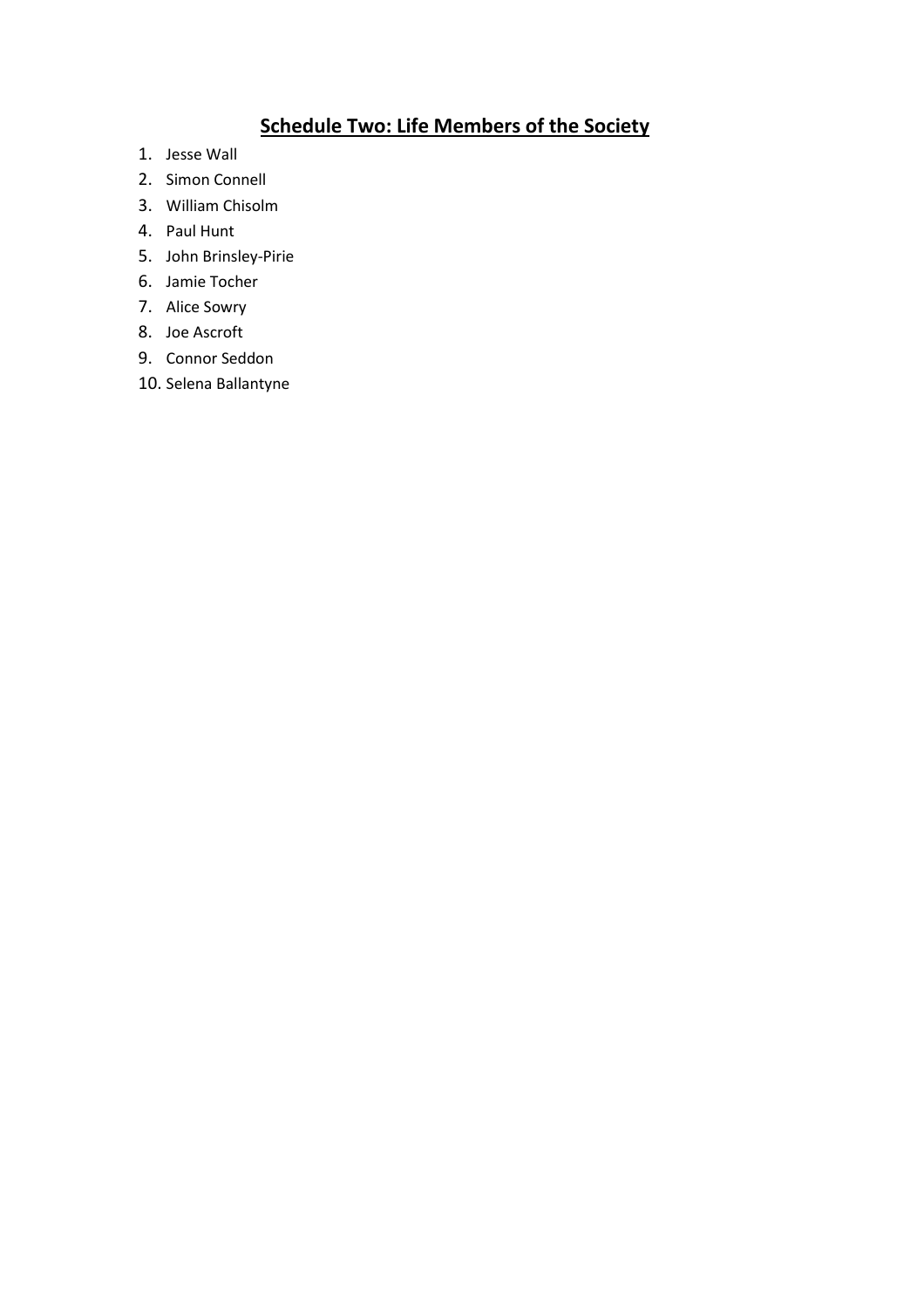## **Schedule Three: Business of the Annual General Meeting**

The regular business of each Annual General Meeting, which shall take precedence over any other business, shall be:

- 1. to receive annual reports from each of the elected officers;
- 2. to review the accounts of the Society, as presented in the Treasurer's Financial Report;
- 3. to review any terminations or declinations of memberships that have occurred since the last General Meeting; and
- 4. To deal with any other business
- 5. to elect the elected officers for the following year.